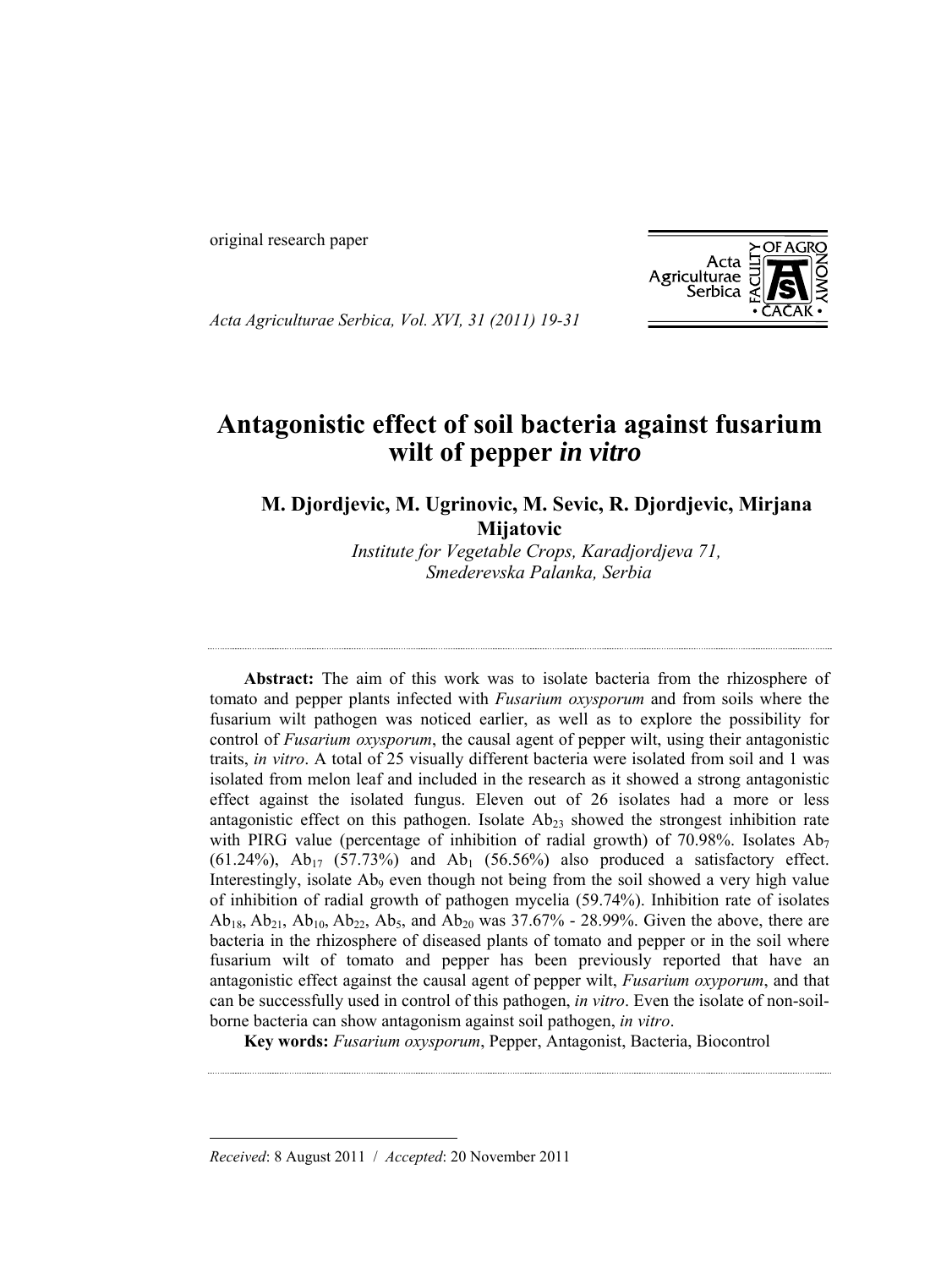#### **Introduction**

Sweet pepper (*Capsicum annuum* L.) is one of the most significant vegetable crops both worldwide and in Serbia. Due to its great importance it is necessary to preserve and protect its production. The greatest risk to pepper production are phytopathogenic fungi, soil ones in particular. In greenhouse and open field cultivation of pepper, several soil-borne plant pathogens can severely jeopardize its production, being present in diverse pepper growing areas. The most important among them seem to be Phytophthora capsici Leonian, Verticillium dahliae Kleb., Rhizoctonia solani Kuhn. (Cartia *et al.* 1989, Di Vito *et al*. 2000; Douira *et al.* 1995, Slusarski and Pietr 2009, Tsror (Lahkim) *et al.* 1998). In recent years, increasingly frequent occurrence of fusarium wilt of sweet pepper has been observed on open-field-grown peppers. Fusarium wilt is a disease caused by the soil pathogen *Fusarium oxysporum* which negatively affects crop yield, significantly decreasing the quantity and the quality of the crop (Sahi and Khalid 2007, Wongpia and Lomthaisong 2010).

Healthy plants can become infected by this pathogen if the soil used for their cultivation is contaminated with the fungus. The fungus can invade a plant with its sporangial germ tube or mycelium by invading plant roots, through wounds or directly through the root tip or at the formation point of lateral roots. Once inside the plant the mycelium grows through the root cortex intercellularly towards xylem vessels, into which it enters through xylem pits (Agrios 1988). Inside the xylem, due to mycelial growth, plant water supply is greatly affected, which leads to leaf stomata closure and occurrence of wilt symptoms. Eventually, the plant dies due to water deficiency.

It is only when death occurs that the pathogen invades the parenchymatous tissue, until it reaches the surface of the dead tissue, where it sporulates abundantly, thus providing inoculum for spreading (Agrios 1988).

Effective means of control of this pathogen, and *F. oxysporum* in general include soil disinfestation and use of resistant/tolerant plant material. Soil disinfestation using methyl-bromide has been very effective but banned by the Montreal protocol (Djordjevic *et al.* 2010а, Ivanovic and Ivanovic 2007, Mao *et al.* 1998). Methyl bromide being labeled as ozone depletory opened the door for new strategies and solutions for controlling *F. oxysporum* and other soil pathogens.

Pathogen biocontrol is a promising strategy for the replacement of chemical treatments (Compant *et al.* 2005, Dubey *et al.* 2007, Fravel *et al.* 1998). This strategy consists of several solutions. One of the solutions is implementation of microorganisms that have an antagonistic effect against *F. oxysporum*. This aspect of biocontrol involves association of microorganisms which have the capacity to restrict pathogen development or completely suppress it, in order to improve or preserve the health of plants and represent interaction of at least three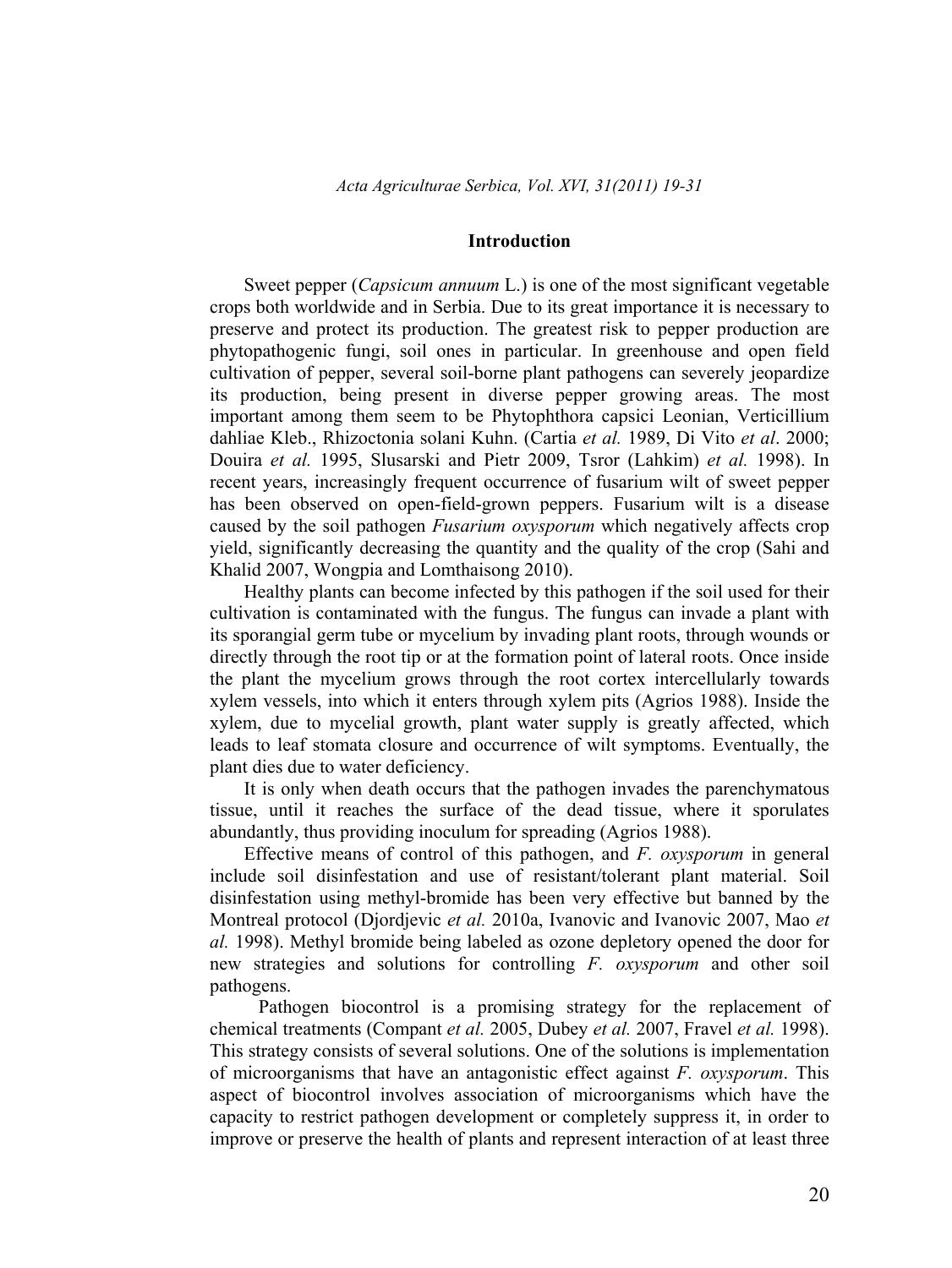organisms (Handelsman and Stabb 1996). If we take this into consideration and add the fact that the use of microbial antagonists for the suppression of soil plant pathogens, such as *Fusarium oxysporum*, is taking place in a very dynamic environment, such as soil, then it is easy to conclude that this is a very complex interaction. Indeed, despite the great potential for applications in agriculture, this form of biocontrol is not well enough explained, because of the very complex mechanisms of bio-control (Bapat and Shah 2000, Handelsman and Stabb 1996).

The mechanism of bio-control of plant pathogens using antagonists may be through competition for space and food or by stimulating host plant by inducing tolerance or resistance to the pathogen, or antibiosis, ie. production of lowmolecular fungitoxic compounds or enzymes (Matar *et al.* 2009). Antibiosis or the production of one or more antibiotics is a highly effective mechanism for prevention and control of pathogens in the rhizosphere (Handelsman and Stabb 1996). The mechanism of biological control and the antagonistic relationship of microorganisms to the plant pathogens in general was studied by several authors (Cavagliery *et al.* 2005, Dubey *et al.* 2007, Djordjevic *et al.* 2010a, Guo *et al.* 2004, Jiang *et al.* 2001, Larkin and Fravel 1998, Matar *et al.* 2009, Sahi and Khalid 2007).

Due to the fact that every organism has its enemy in nature, then, if the pathogen, fusarium wilt, of pepper is present in the soil it is very likely that there are antagonistic microorganisms of this pathogen present, as well. In view of the above, the objective of this research is to: a) isolate bacteria from the rhizosphere of diseased plants of pepper and tomato with symptoms of fusarium wilt and confirm presence of their antagonistic effect against *Fusarium oxysporum* pathogen of pepper, and b) form a collection of such bacteria for further research regarding identification and *in vivo* application.

#### **Experiment**

#### 2.1 Isolation of pathogen

Pathogen *Fusarium oxysporum* was isolated from diseased pepper plants on open fields of Institute for vegetable crops, Smederevska Palanka, Serbia. Isolation and identification of pathogen was performed by using standard methods and isolating single conidia and growing it on PDA, as described by Levic (2008) and Booth (1971). After growing mycelia of pathogen from single conidia, isolates of pathogen were kept on PDA in refrigerator at 4°C, until further use.

#### 2.2 Isolation of antagonists

 Isolation of potential antagonists was carried out from the rhizosphere of tomato and pepper plants that have expressed symptoms of fusarium wilt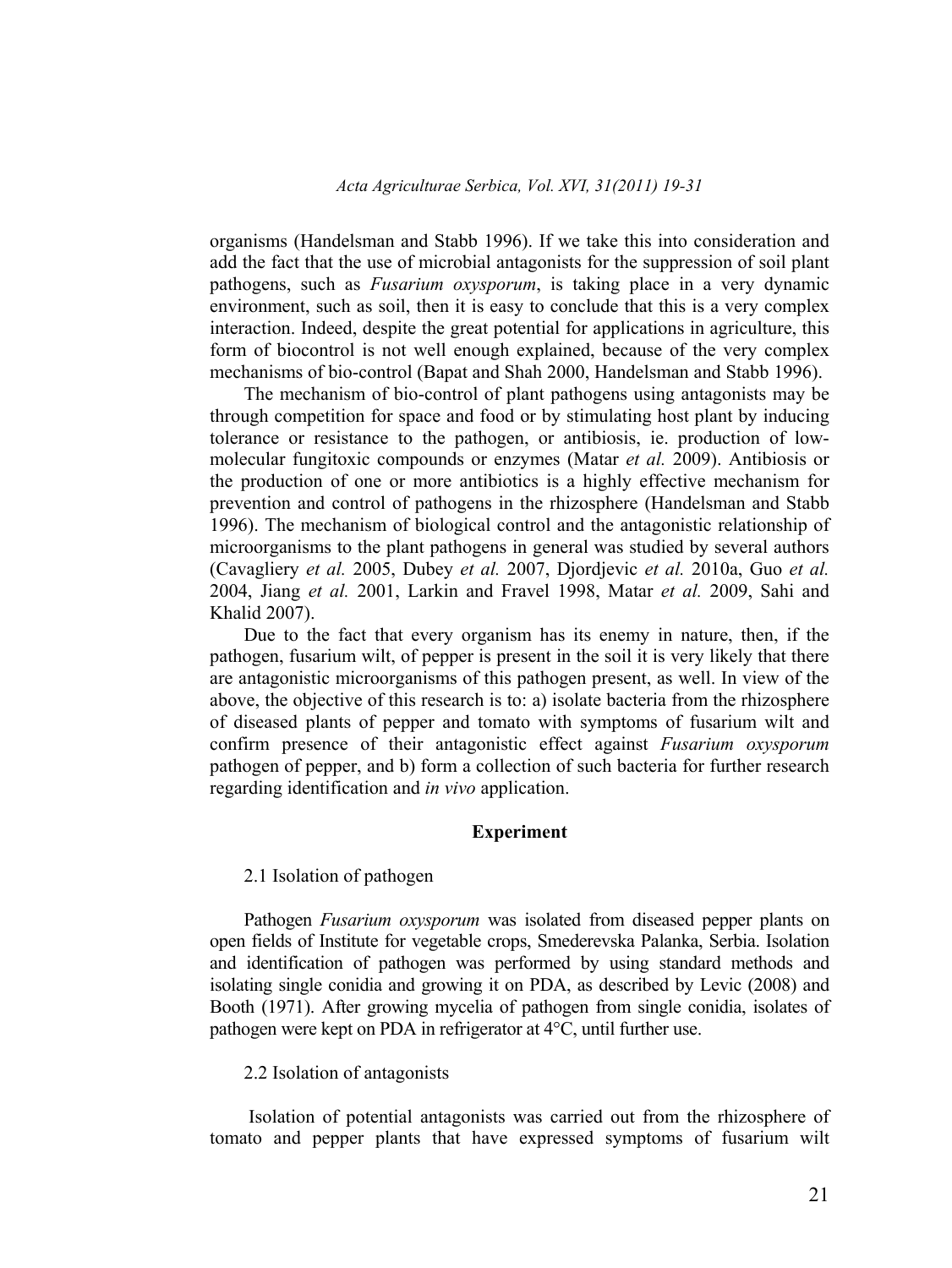characteristic for them, and from the soil where this pathogen has been reported in previous growing seasons (Djordjevic *et al.* 2010). Isolation was done from the soil samples taken from the rizosphere of diseased plants and soil. Samples were first passed through a sieve to remove parts of plant roots and then 3g of every sample were measured and homogenized with 100 ml sterile distilled water in a magnetic shaker for 30 min at 150 r/min. Then, serial dilution  $(10^{-1} - 10^{-9})$  was made and 1 ml of two highest dilutions was transferred by a micropipette on YDC and King B mediums (Djordjevic *et al.* 2010a, Larkin and Fravel 1998). After 24 or 48h, i.e. after development of bacterial colonies, visually different individual colonies of bacteria were transferred on YDC to obtain single colonies (Shaad *et al.* 2001). Single colonies were transferred and kept on YDC in refrigerator at 4°C until further use.

Apart from the strains of soil bacteria isolated as described above, one isolate was obtained by isolation from the melon leaf. When isolating the causal agent of the spots that appeared on the melon leaves, colonies of bacteria with signs of antagonistic action on fungal colonies that developed next to them (Fig. 1) developed as a by-product and were, therefore, included in this study. After obtaining individual colonies, it was kept in the same way as the abovementioned bacteria.



Fig. 1. Antagonism of isolate  $Ab<sub>9</sub>$  isolated from melon leaf

2.3 *In vitro* testing of antagonistic effect of isolated bacteria against *F. oxysporum*

In order to determine whether the isolated bacteria demonstrated antagonism to the observed pathogen, the trial was set by the method described by Rosenzweig and Stotzky (1979). The method involved inoculation using a loopfull of 24 h old bacterial culture that was transferred to Petri dishes  $(R = 9 \text{ cm})$ close to the wall of the plate with as a strike line. Then, a mycelial plug  $(5 \times 5)$ mm) of pathogen was transferred from 7 day old fungal culture of fungi to the opposite side of the Petri dish. Petri dishes were then kept in a thermostat for seven days in total darkness and at a temperature of 24 °C. After seven days, the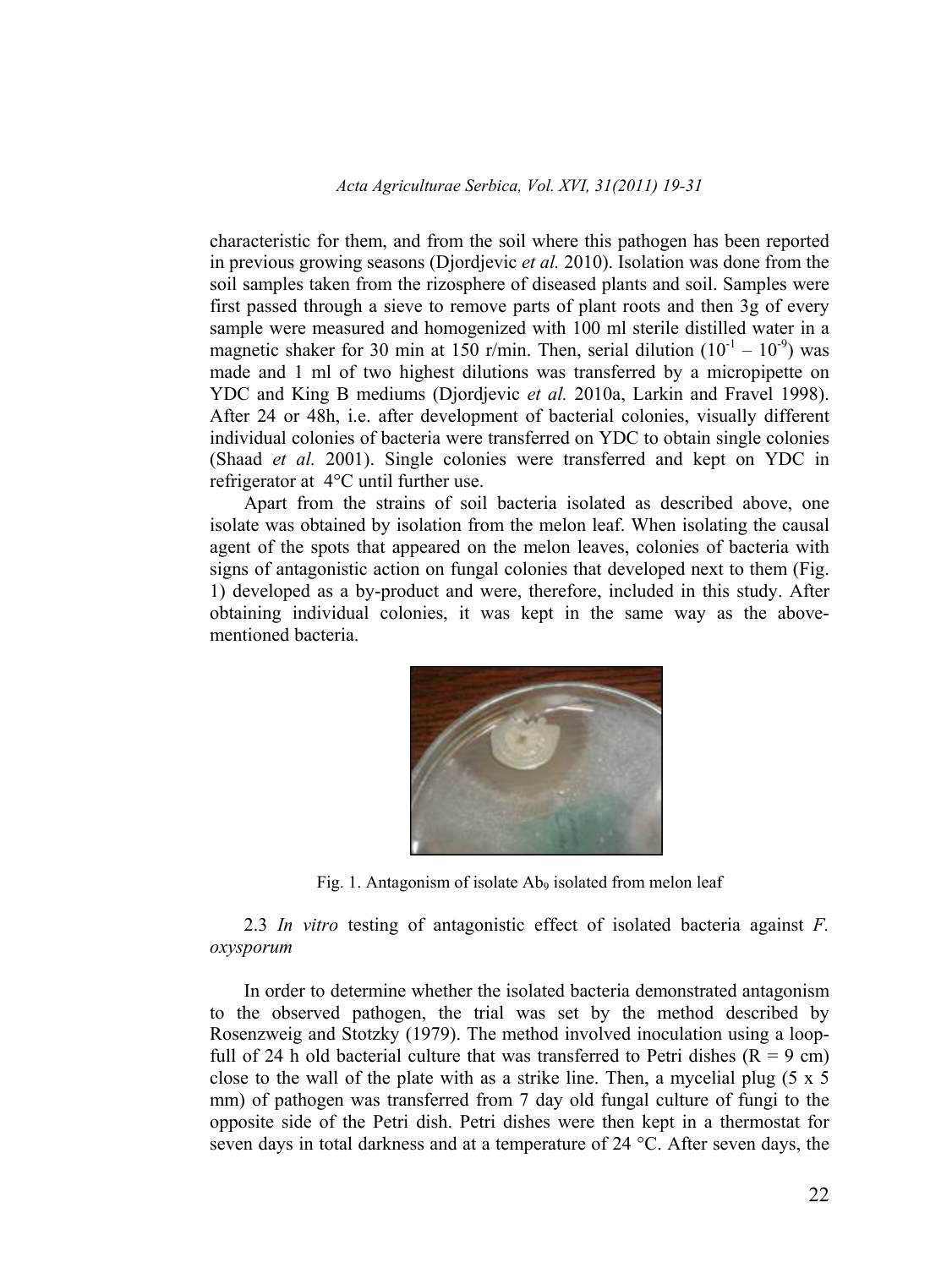dishes were examined and the antagonism was evaluated (present/not present). If the fungi mycelium reached bacteria or crossed over it, the antagonism was not present.

Testing of the antagonistic relationship of isolates to *F.oxysporum* was carried out by the dual culture method (Matar *et al.* 2009, Rozenzweig and Stotzky 1979, Suparman *et al.* 2002). Mycelium plug (5x5 mm) was transferred from 7-day-old culture to Petri dishes, 9 cm in diameter with a PDA background in it, at the center of the box. At 2.5 cm away from the plug in the center of the box, a loop-full of 24 hour old bacterial culture was transferred. Then Petri dishes were kept in a thermostat for 7 days at a temperature of 24°C in complete darkness. After this period the growth of mycelium towards the bacteria was measured, as well as growth of mycelia opposite the bacteria. During this process, the percentage of inhibition of radial growth (PIRG) was calculated using the following formula:

PIRG = 
$$
((r_c - r_i) / r_c)
$$
 x 100,

where  $r_c$  denotes mycelial growth on the opposite side of the bacteria and  $r_i$ indicates mycelial growth towards the observed bacteria.

The experiment was set up twice in a completely randomized design with five replications. The results were subjected to analysis of variance and the significance of the differences was checked by Duncan test  $(P<0.05)$ . All data were analyzed using the MATLAB Ver. 7.0 mathematical program.

#### **Results and Discussion**

Twenty-five visually different bacteria were isolated from the rhizosphere of diseased plants of tomato and pepper (Table 1). One isolate obtained from melon leaf that showed strong inhibition of fungal mycelia was included in the research.

Of the 26 test isolates, 11 showed an antagonistic effect and inhibited the growth of pathogenic mycelia (Fig. 2). The strongest antagonism was exhibited by the isolate  $Ab_{23}$  with PIRG value of 70.98%. Isolates  $Ab_7$  (61.24%),  $Ab_9$  $(59.74\%)$ , Ab<sub>17</sub> (57.73%) and Ab<sub>1</sub> (56.56%) had a lower efficacy in inhibiting the radial growth of pathogenic mycelia. The lowest PIRG value was found in  $Ab_{20}$ (28.99%) (Fig. 3, Table 1). Isolates that showed a higher inhibiting effect on the mycelial growth of the pathogen showed the first signs of inhibition after three days. From day 3 to day 7 there was little or no mycelial growth of the pathogen towards antagonistic bacteria.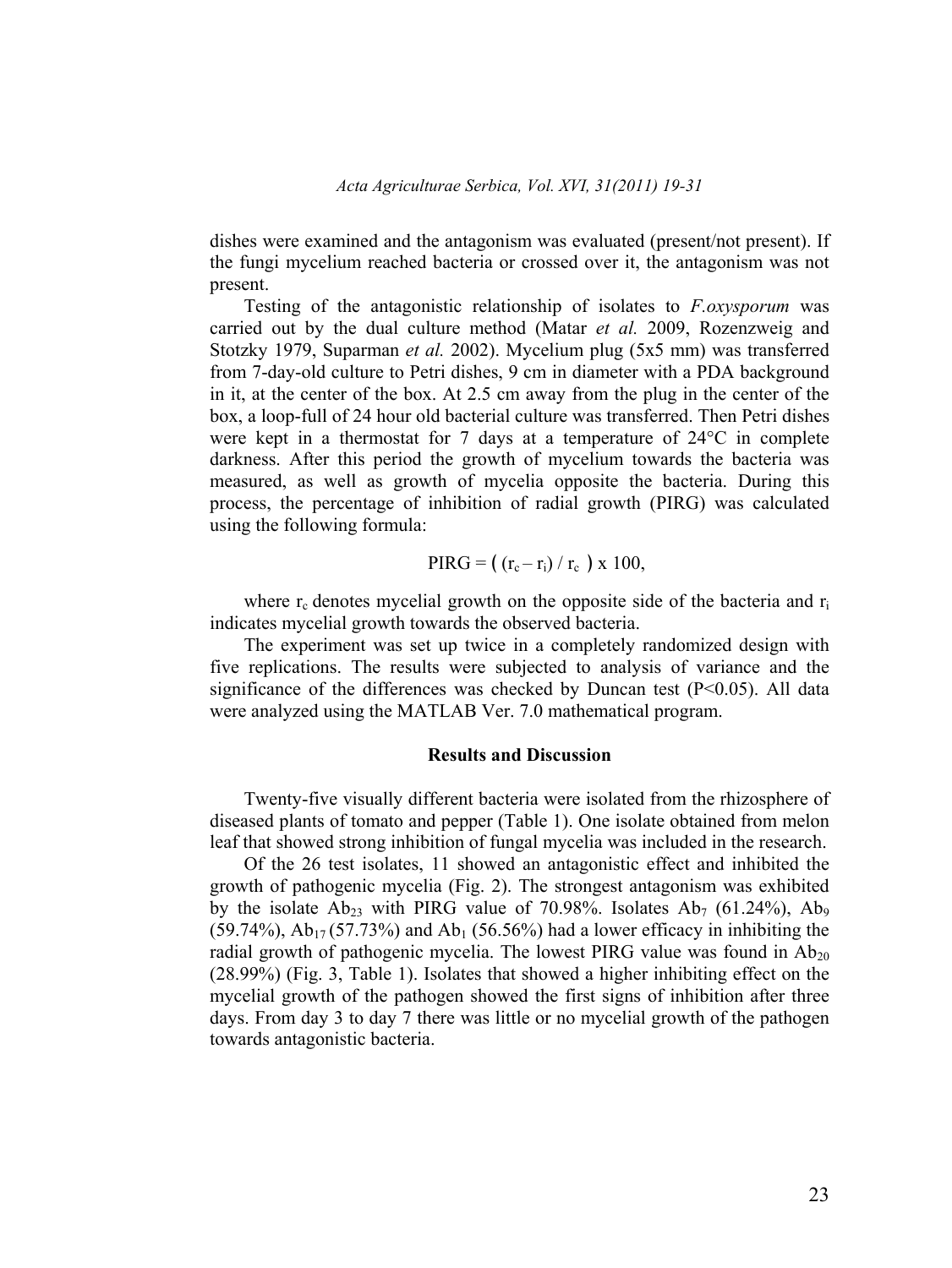*Acta Agriculturae Serbica, Vol. XVI, 31(2011) 19-31* 



Fig. 2 Presence of the antagonistic effect of isolates a) Ab<sub>23</sub>, b) Ab<sub>9</sub>, c) Ab<sub>7</sub> a and d) absence of antagonism of Ab<sub>6</sub>



Fig. 3 Percentage of inhibition of radial growth (PIRG) of *F. oxysporum* due to influence of antagonistic bacteria

Pepper production is one of the largest vegetable production processes in Serbia and in the world. The occurrence of fusarium wilt of pepper caused by *Fusarium oxysporum* is a disease of pepper. There are as much as over 50% of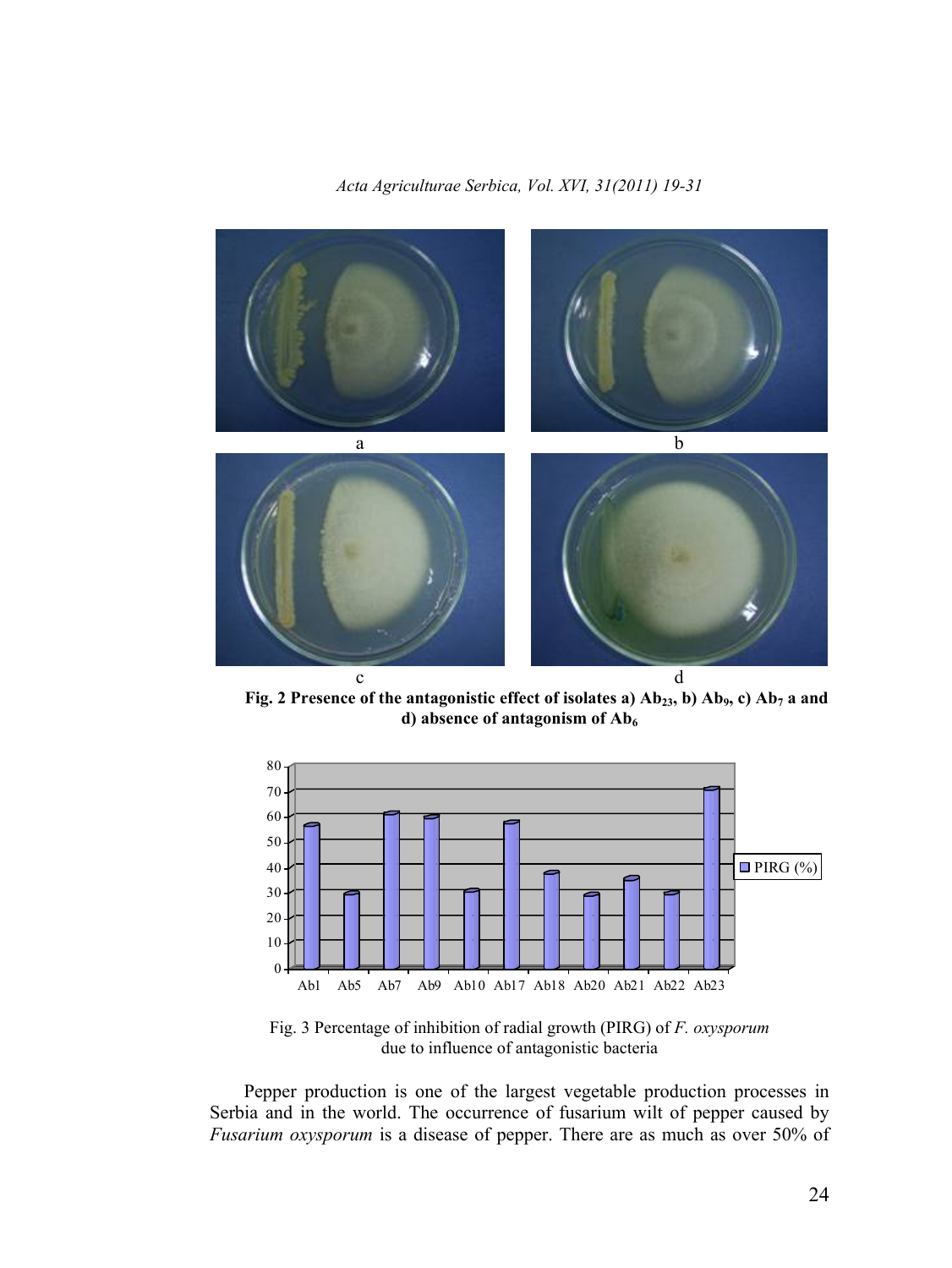infected plants on some open fields. In order to protect this important production process and at the same time ensure environmentally friendly production, it is necessary to find a sustainable solution to control this disease. The use of biological measures could serve as a solution. This method implies the use of antagonistic bacteria (Djordjevic *et al.* 2010a, Dubey *et al.* 2007, Mazurier *et al.* 2009).

This paper explores the presence of bacteria that are antagonists to the causal agent of fusarium wilt of pepper, *Fusarium oxysporum* in the rhizosphere of pepper and tomato plants already infected by fusarium wilt pathogen (*Fusarium oxysporum* and *F. oxysporum* f. sp. *lycopersici*), as well as in the soil where the presence of these pathogens was previously noted. Also, the objective of this research was to evaluate the strength of the trait i.e., the strength of inhibition of mycelium growth by isolated bacteria *in vitro*.

The antagonistic effect against *F.oxysporum* was exhibited by 11 out of 26 isolates. The strongest inhibitory effect was produced by isolate  $Ab_{23}$  with PIRG value 70.98%. Isolates  $Ab_7$ ,  $Ab_9$ ,  $Ab_{17}$  and  $Ab_1$  were very effective with PIRG values ranging from 61.24% to 56.56%. Isolates  $Ab_{18}$ ,  $Ab_{21}$ ,  $Ab_{10}$ ,  $Ab_{22}$ ,  $Ab_5$  and  $Ab_{20}$  showed a significantly lower inhibitory effect as compared to the above isolates, with PIRG range being between 37.67% and 28.99%.

Biological control of *Fusarium oxysporum*, the causal agent of wilt of pepper, using antagonistic soil-borne bacteria, has not been much studied. Sahi and Khalid (2007) examined bio-control of *Fusarium oxysporum*, the causal agent of wilt of pepper, using different strains of antagonistic fungi of *Trichoderma* sp., *in vitro*. They observed considerable inhibition of the mycelial growth of pathogen as a response to the effect of *Trichoderma* sp. antagonism.

The test isolates of soil bacteria were used in another research where biological control of different pathogens was tested *in vitro*, as well. Djordjevic *et al.* (2010a, 2010b, 2010c, 2011) tested these isolates for antagonism against fusarium wilt of peas (*Fusarium oxysporum* f. sp. *pisi*), tomato (*F. oxysporum* f. sp. *lycopersici*) and eggplant (*F.oxysporum*), and grey mold of tomato (*Botrytis cinerea*).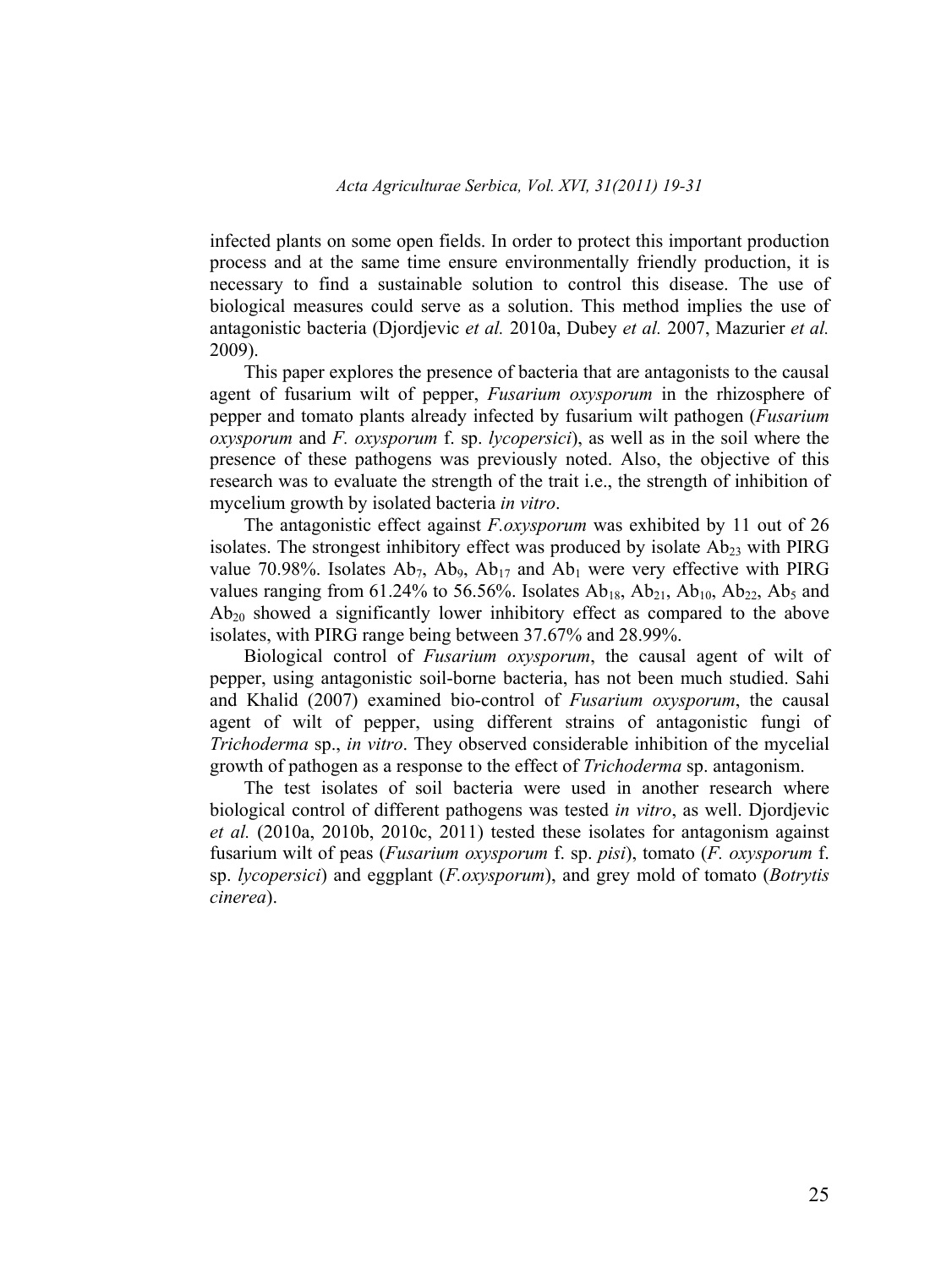| Bact<br>eria    | Locality               | Isolated from            | Presence of<br>antagonism | PIRG $(\%)$      | Duncan test*   |
|-----------------|------------------------|--------------------------|---------------------------|------------------|----------------|
| Ab <sub>1</sub> | Vranjska Banja         | soil                     | $^{+}$                    | 56.56            | bcde           |
| Ab <sub>2</sub> | Vranjska Banja         | soil                     | $\overline{a}$            | $\mathbf{0}$     | $\sqrt{2}$     |
| Ab <sub>3</sub> | Vranjska Banja         | soil                     | ÷,                        | $\theta$         | $\overline{1}$ |
| $Ab_4$          | Vranjska Banja         | soil                     | $\overline{a}$            | $\boldsymbol{0}$ | /              |
| Ab <sub>5</sub> | Vranjska Banja         | soil                     | $^{+}$                    | 29.37            | $\mathbf h$    |
| Ab <sub>6</sub> | Smederevska<br>Palanka | rhizosphere of<br>tomato | $\overline{a}$            | $\overline{0}$   | $\sqrt{2}$     |
| Ab <sub>7</sub> | Smederevska<br>Palanka | rhizosphere of<br>tomato | $^{+}$                    | 61.24            | $\mathbf b$    |
| Ab <sub>8</sub> | Vranovo                | rhizosphere of<br>tomato | $\overline{\phantom{0}}$  | $\mathbf{0}$     | $\sqrt{2}$     |
| Ab <sub>9</sub> | Vranovo                | melon leaves             | $+$                       | 59.74            | bc             |
| $Ab_{10}$       | Vranovo                | rhizosphere of<br>tomato | $^{+}$                    | 30.54            | gh             |
| $Ab_{11}$       | Smederevska<br>Palanka | rhizosphere of<br>tomato | $\frac{1}{2}$             | $\overline{0}$   | $\sqrt{2}$     |
| $Ab_{12}$       | Smederevska<br>Palanka | rhizosphere of<br>tomato | $\overline{\phantom{0}}$  | $\mathbf{0}$     | $\sqrt{2}$     |
| $Ab_{13}$       | Smederevska<br>Palanka | soil                     |                           | $\mathbf{0}$     | $\sqrt{2}$     |
| $Ab_{14}$       | Smederevska<br>Palanka | soil                     | -                         | $\mathbf{0}$     | 7              |
| $Ab_{15}$       | Smederevska<br>Palanka | soil                     |                           | $\boldsymbol{0}$ | 1              |
| $Ab_{16}$       | Smederevska<br>Palanka | soil                     | $\overline{\phantom{0}}$  | $\boldsymbol{0}$ | T              |
| $Ab_{17}$       | Desimirovac            | rhizosphere of<br>pepper | $^{+}$                    | 57.73            | bcd            |
| $Ab_{18}$       | Desimirovac            | rhizosphere of<br>pepper | $^{+}$                    | 37.67            | $\mathbf f$    |
| $Ab_{19}$       | Vranovo                | soil                     | $\overline{\phantom{a}}$  | $\boldsymbol{0}$ | $\sqrt{2}$     |
| $Ab_{20}$       | Vranovo                | soil                     | $^{+}$                    | 28.99            | h              |
| $Ab_{21}$       | Pancevo                | soil                     | $+$                       | 35.37            | fg             |
| $Ab_{22}$       | Pancevo                | rhizosphere of<br>tomato | $^{+}$                    | 29.71            | h              |
| $Ab_{23}$       | Banatski Brestovac     | soil                     | $+$                       | 70.98            | $\mathbf{a}$   |
| $Ab_{24}$       | Banatski Brestovac     | soil                     | $\overline{a}$            | $\overline{0}$   | /              |
| $Ab_{25}$       | Jabuka                 | soil                     | $\overline{\phantom{0}}$  | $\boldsymbol{0}$ | /              |
| $Ab_{26}$       | Jabuka                 | soil                     | $\overline{a}$            | $\boldsymbol{0}$ | $\sqrt{2}$     |

*Acta Agriculturae Serbica, Vol. XVI, 31(2011) 19-31*  Table 1. Origin of isolated bacteria tested for antagonism and their PIRG values

\* values with the same letter are not significantly different  $(P<0.05)$ 

Isolate Ab23 that showed the highest value of PIRG in this research was the most effective in the growth inhibition of mycelium of *Botrytis cinerea* (82.20%) and *F.oxysporum* f. sp. *lycopersici* (73.33%) (Djordjevic *et al.* 2010b, 2011). The PIRG value of isolate Ab<sub>23</sub> when inhibiting fusarium wilt of pea was 58.26%, and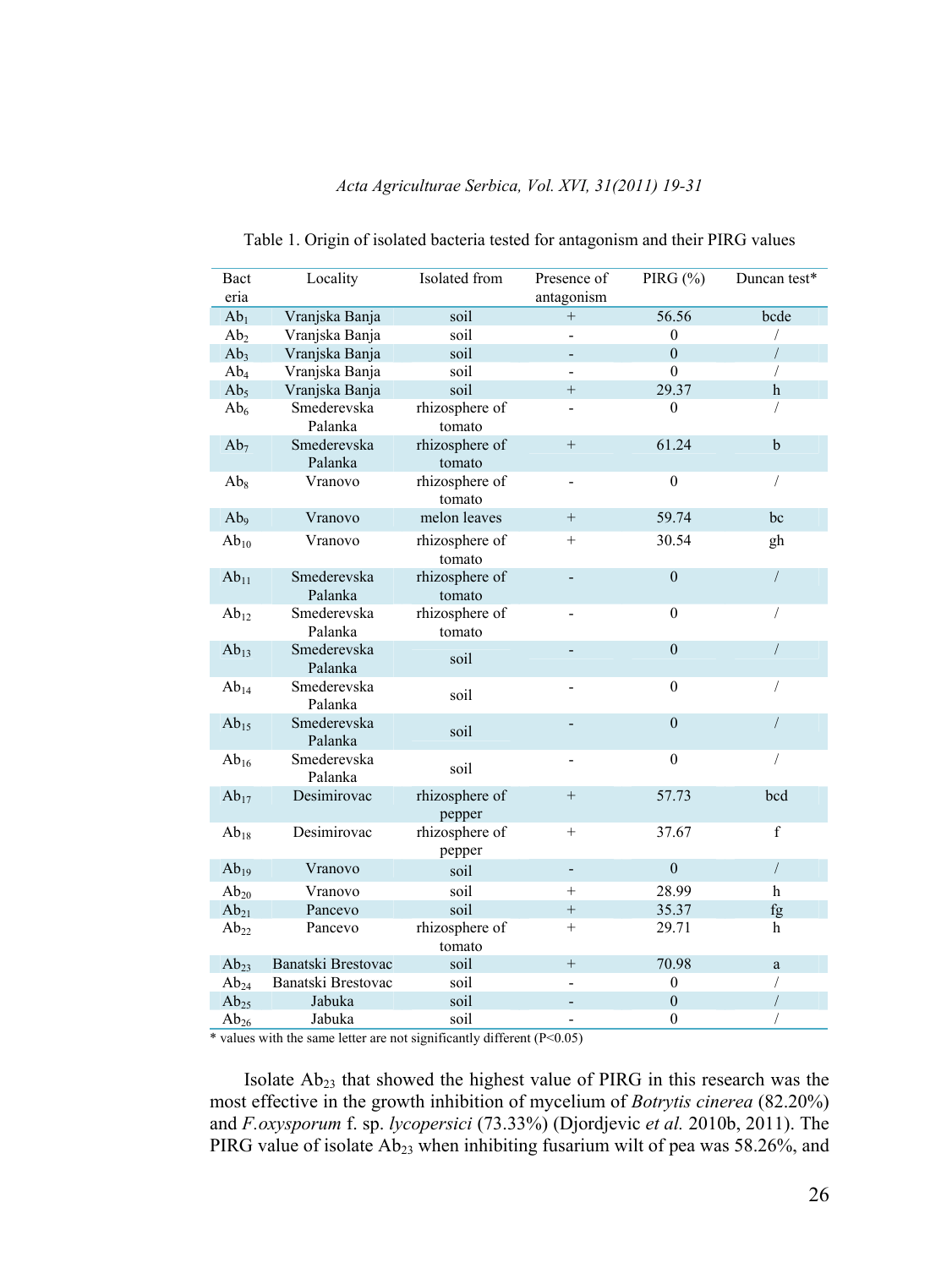fusarium wilt of eggplant 66.61% (Djordjevic *et al.* 2010a, 2010c). For inhibition of growth of fusarium wilt of pea the most effective were isolates  $Ab_{17}$  (80.26%), Ab1 (72.37%), Ab10 (71.48%) and Ab6 (58.7%) (Djordjevic *et al.* 2010a). Testing of the antagonistic effect of these isolates against the causal agent fusarium wilt of tomato showed that the highest values of PIRG were exhibited by  $Ab_{23}$ , as mentioned above, followed by  $Ab<sub>1</sub>$  (69.19%) and  $Ab<sub>10</sub>$  (64.44%) (Djordjevic *et al.* 2010b). Djordjevic *et al.* (2010c) determined the highest PIRG values of these isolates in Ab<sub>1</sub> (69.49%), Ab<sub>23</sub> (66.61%) and Ab<sub>10</sub> (63.47%). The antagonistic effect of the test isolates against *Botrytis cinerea* was evaluated by Djordjevic *et al.* (2011) who found that isolate  $Ab_{23}$  had the highest PIRG value (82.22%) followed by Ab<sub>3</sub> (80%), Ab<sub>12</sub> and Ab<sub>18</sub> (76.89%), Ab<sub>20</sub> (76%) and Ab<sub>9</sub> (75.11%).

Isolate  $Ab<sub>6</sub>$  exhibited antagonism only against the fusarium wilt of pea but not against the fusarium wilt of tomato, eggplant and pepper. Isolate  $Ab<sub>3</sub>$  was antagonistic only against *Botrytis cinerea* despite it being a soil microorganism.

Interestingly, isolate  $Ab<sub>9</sub>$ , although originating from the soil, showed a certain degree of antagonism to all these pathogens, both soil and *Botritys cinerea*. The PIRG value of this isolate in this research was 59.74%, while in other experiments it varied from 48.69% for fusarium wilt of eggplant, 54.13% for fusarium wilt of tomato, 59.09% for fusarium wilt of pea to 75.11% for grey mold (Djordjevic *et al.* 2010a, 2010b, 2010c, 2011). This suggests that this isolate can be used as an antagonist to a wide range of plant pathogens.

Other scientists in their research showed that using antagonistic bacteria as a tool for control of soil-borne and leaf pathogens can be a solution for control of these pathogens (Anis *et al.* 2010, Dubey *et al.* 2007, Gheorghe *et al.* 2008, Husen 2003, Mazurier *et al.* 2009, Matar *et al.* 2009, Suparman *et al.* 2002, Validov *et al.* 2006).

#### **Conclusions**

The growth of the world population and the lack of food, which is a very frequent occurrence and will be even more so in the future, have resulted in an increase in food prices. Fungicides are one of major inputs in agricultural production used to protect from disease-causing agents. The excessive use of fungicides and inadequate substitution also lead to an increase in production costs and, hence, agricultural products. One of the solutions to protect food production, reduce costs and increase quality is the use of easily accessible natural resources. Due to the fact that plant rhizosphere and soil itself have a wide range of diverse populations of microorganisms, the population of *F. oxysporum* pepper pathogen being one of them, some of these populations necessarily act as its natural enemies.

This paper justifies the use of soil-borne microorganisms in controlling plant diseases and highlights the related tendency of the modern plant protection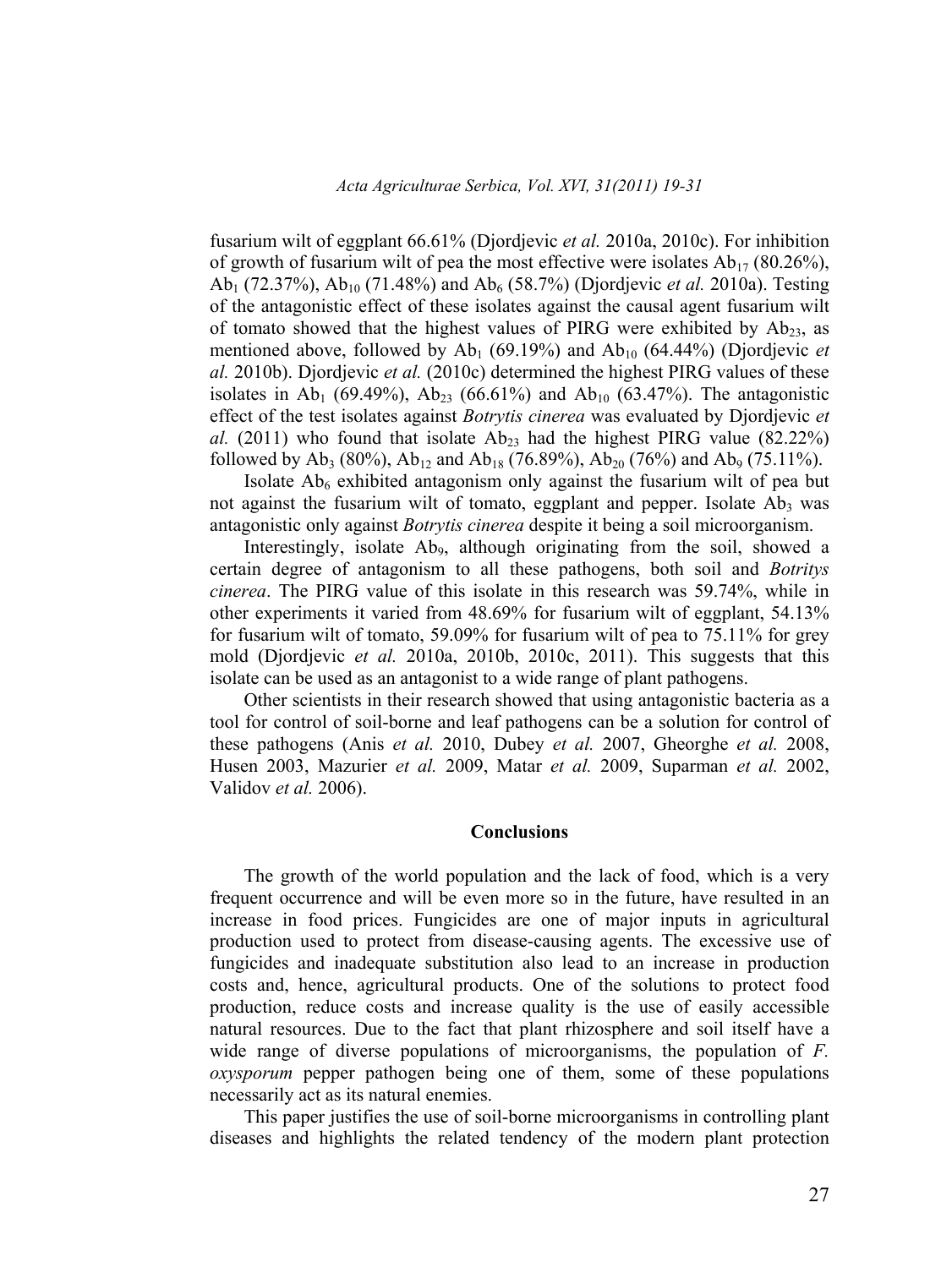profession. Our further work should focus on determination of the mechanism of antagonism of these bacteria towards *F. oxysporum* and investigation of this relationship *in vivo*.

It would be especially interesting to perceive *in vivo* the antagonistic effect of bacteria isolated from melon leaf and establish their reaction in the rhizosphere, given the prevailing completely different ecological conditions and microbiological relations.

**Acknowledgement:** This research is part of Project III 46008 – Development of integrated management of harmful organisms in plant production in order to overcome resistance and improve food quality and safety, Ministry of Education and Science of the Republic of Serbia.

#### **References**

- A n i s M., A b b a s i W. M., Z a k i J. M. (2010): Bioefficacy of microbial antagonist against *Macrophomina phaseolina* on sunflower. *Pak. J. Bot.* **42(4)**: 2935-2940.
- A g r i o s G. N. (1988): *Plant Pathology*. 3rd. ed. Academic Press, Inc. New York.
- B a p a t S., S h a h A. K. (2000): Biological control of fusarial wilt of pigeon pea by *Bacillus subtilis*. *Can. J. Microbiol.* **46**: 125-132.
- C a v a g l i e r y L., O r l a n d o J., R o d r i g u e z M. I., C h u l z e S., E t c h e v e r r y M. (2005): Biocontrol of *Bacillus subtilis* against *Fusarium verticillioides in vitro* and at the maize root level. *Res. Microbiol.* **156**: 748-754.
- C a r t i a G., C i p r i a n o T., G r e c o N. (1989): Effect of solarization and fumigants on soil borne pathogens of pepper in greenhouse. *Acta Horticolturae.* **255**: 111-116.
- C o m p a n t S., D u f f y B., N o w a k J., C l e m e n t C., B a r k a E. A. (2005): Use of plant growth-promoting bacteria for biocontrol of plant disease: principles, mechanisms of action, and future prospects. *App. and Envionm. Microbiol.* **71(9)**: 4951-4959.
- D i V i t o M., P u g l i a A. P., S a c c a r d o F. (2000): Pepper varieties and resistance to soilborne pathogens of pepper in greenhouse. In: Methyl Bromide Alternatives for North African and Southern European Countries. UNEP DTIE. United Nations Publication, p. 49–60.
- D j o r d j e v i c M., D a m n j a n o v i c J., U g r i n o v i c M., D j o r d j e v i c R., Z d r a v k o v i c J., Z e c e v i c B. (2010b): *In vitro* biocontrol of tomato fusarium wilt using some soil bacteria; *Third International Symposium On Tomato Diseases*,  $25^{\text{th}}$ -30th July, Ischia, Naples- Italy, Abstract book, 149.
- Đ o r đ e v i ć M., D a m n j a n o v i ć J., Z e č e v i ć B., Đ o r đ e v i ć R. (2010c): Biološko suzbijanje fuzarioznog uvenuća kod plavog paradajza u *in vitro* uslovima; *XV Savetovanje o biotehnologiji*, Zbornik radova,**15(16)**: 449 – 454.
- Đ o r đ e v i ć M., Đ o r đ e v i ć R., D a m n j a n o v i ć J., Z e č e v i ć B. (2010а): Preliminarna ispitivanja efikasnosti izolata zemljišnih bakterija u suzbijanju *Fusarium oxysporum* f. sp. *pisi*. *Aktuelni problemi u suzbijanju korova i optimizacija primene hemijskih sredstava u zaštiti bilja*, 21. – 24. Septembar, Vršac, Zaštita bilja, posebno izdanje, **61**: 26 – 34.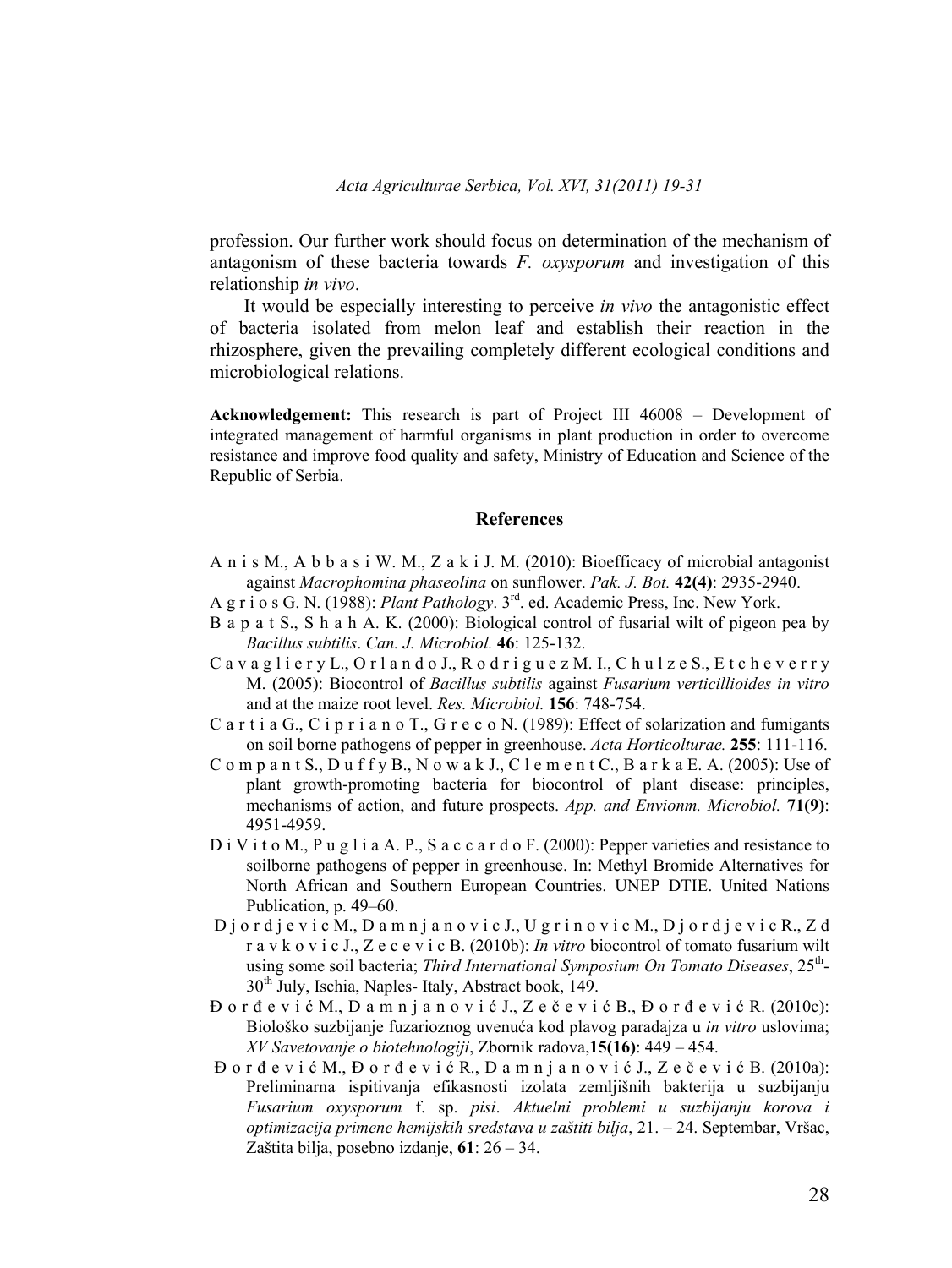- Đ o r đ e v i ć M., Đ o r đ e v i ć R., Z e č e v i ć B., Z d r a v k o v i ć J., D a m n j a n o v i ć J. (2011): Antagonizam bakterija kao alternativa u kontroli *Botrytis cinerea* patogena na povrću. *XVI Savetovanje o Biotehnologiji sa međunarodnim učešćem*, Zbornik radova, **16(18)**: 465-470.
- D o u i r a A., B e n K i r a n e R., O u a z z n i T o u h a m i A., O k e k e B., E l h a l o u i N. E. (1995): Verticillium wilt of pepper (Capsicum annuum) in Maroko. *J. Phytopathol***. 143**: 467–470.
- D u b e y S. C., S u r e s h M., S i n g h B. (2007): Evaluation of *Trichoderma* species against *Fusarium oxysporum* f. sp. *ciceris* for integrated management of shickpea wilt. *Biological Control*. **40**: 118-127.
- F r a v e l D. R., C o n n i c k J r. W. J., L e w i s J. A. (1998): Formulation of microorganisms to control plant diseases. In Burgess, H.D. (eds) *Formulation of Microbial Pesticides, Beneficial Microorganisms and Nematodes*, Chapman and Hall, London.
- G h e o r g h e A., J e c u L., V o i c u A., P o p e a F., R o s u A., R o s e a n u A. (2008): Biological control of phytopathogen microorganisms with antagonist bacteria. *1st International Conference on Industrial Biotechnology*, Proceedings, 7-11 June, Naples, Italy, 509-510.
- G u o J. H., Q i H. Y., G u o Y. H., G e H. L., G o n g L. Y., Z h a n g L. X., S u n P. H. (2004): Biocontrol of tomato wilt by plant growth-promoting rhizobacteria. *Biological Control*. **29**: 66-72.
- H a n d e l s m a J., S t a b b E.V. (1996): Biocontrol of soilborne plant pathogens. *The Plant Cell*, **8**: 1855-1869.
- H u s e n E. (2003): Screening of soil bacteria for plant growth promotion activities *in vitro*. *Indonesian J. of Agric Sci*. **4(1)**: 27-31.
- I v a n o v i ć M., I v a n o v i ć M. (2007): Ima li alternative metal bromidu? *Biljni lekar*, **35(6)**: 609-615.
- J i a n g Y. M., Z h u X. R., L i Y. B. (2001): Postharvest control of litchi fruit rot by *Bacillus subtilis*. *Lebensm*. *Wiss*. *U. Technol*. **34**: 430-436.
- L a r k i n R. P., F r a v e l D. R. (1998): Efficacy of various fungal and bacterial biocontrol organisms for control of fusarium wilt of tomato. *Plant Dis.* **82**: 1022- 1028.
- M a z u r i e r S., C o r b e r a n d T., L e m a n c e a u P., R a a i j m a k e r s J. M. (2009): Phenazine antibiotics produced by fluoresvent pseudomonas contribute to natural soil suppressiveness to fusarium wilt. *The ISME Journal*. **3**: 977-991.
- M a o W., L e w i s J. A., L u m s d e n R. D., H e b b a r K. P. (1998): Biocontrol of selected soilborne diseases of tomato and pepper plants. *Crop Protection.* **17(6)**: 535-542.
- M a t a r S. M., E l-K a z z a z S. A., W a g i h E. E., E l-D i w a n y A. I., M o u s t a f a H. E., A b o - Z a i d G. A., A b d – E l s a l a m H. E., H a f e z E. E. (2009): Antagonistic and inhibitory effect of *Bacillus subtilis* against certain plant pathogenic fungi, I. *Biotechnology*. **8(1)**: 53-61.
- R o s e n z w e i g W. D., S t o t z k y G. (1979): Influence of environmental factors on antagonism of fungi by bacteria in soil: Clay Minerals and pH. *Applied and Environm. Microbiol.* **38(6)**: 1120-1126.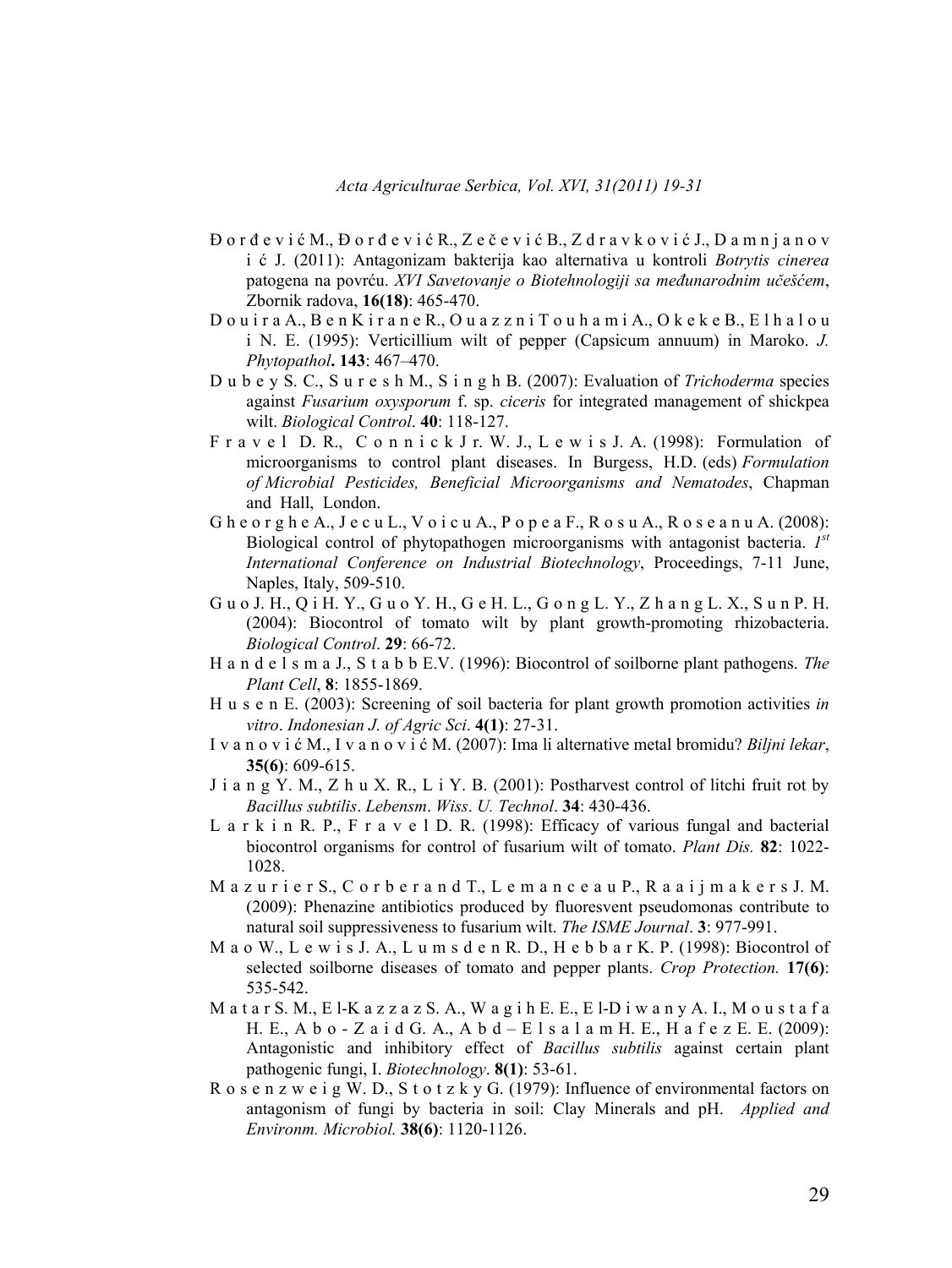- S a h i I. Y., K h a l i d A. N. (2007): *In vitro* biological control of *Fusarium oxysporum*causin wilt in *Capsicum annuum*. *Mycopath*. **5(2)**: 85-88.
- S l u s a r s k i C., P i e t r S. J. (2009): Combined application of dazomet and *Trichoderma asperellum* as an efficient alternative to methyl bromide in controlling the soil-borne disease complex of bell pepper. *Crop Protection*. **28(8)**: 668-674.
- S u p a r m a n M., K a m a r u z a m a n S., S a r i a h M., I n o n S. (2002): *In vitro*  screening of antagonistic bacteria against *Fusarium oxysporum* f. sp. *lycopersici*. *25th Malaysian Microbiology Syposium and 5th UNESCO National Workshop for the Promotion of Microbiology in Malaysia,* Programme and Abstracts, 24.
- $T$  s r o r ( $L$  a h k i m )  $L$ ,  $E$  r l i c h O,  $A$  m i t a i S,  $H$  a z a n o v s k y M. (1998): Verticillium wilt of paprika caused by a highly virulent isolate of Verticillium dahliae. *Plant Dis*. **82**: 437–439.
- V a l i d o v S., K a m i l o v a F., Q i S., S t e p h a n D., W a n g J. J., M a k a r o v a N., L u g t a n b e r g B. (2007): Selection of bacteria able to control *Fusarium oxysporum* f. sp. *radicis-lycopersici* in stonewool substrate. *J. Applied Microbiol*. **102**: 461-471.
- W o n g p i a A., L o m t h a i s o n g K. (2010): Changes in the 2DE protein profiles of chilli pepper (Capsicum annuum) leaves in response to Fusarium oxysporum infection. *Science Asia.* **36:** 259–270.